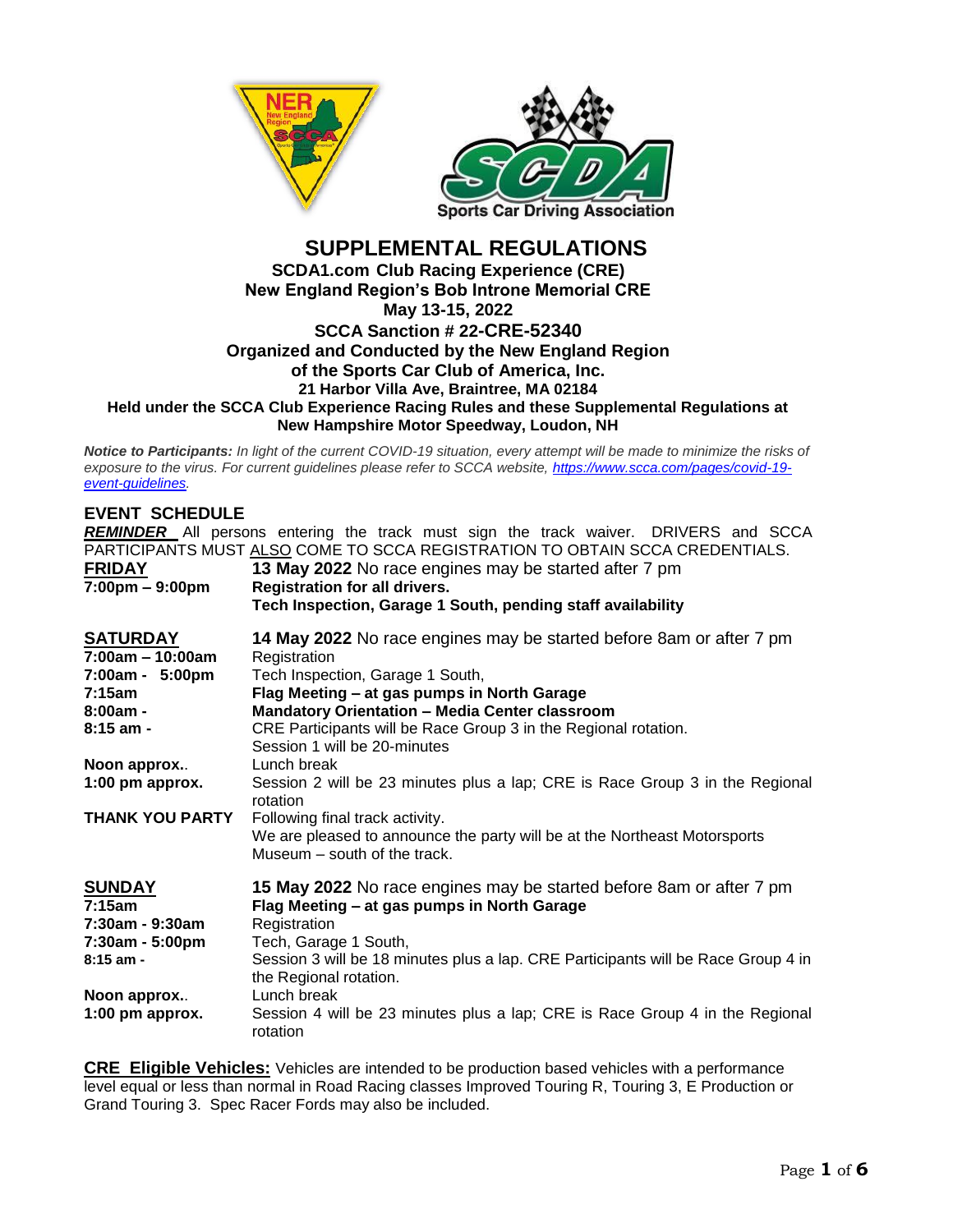## **REGISTRAR: Linda Capullo (**[lincap07@gmail.com\)](mailto:lincap07@gmail.com)

**Phone 860.887.0222 Please – no phone calls after 8pm. Mail: 20 Cottonwood Rd, Norwich, CT 06360 Make checks payable to: New England Region, SCCA Event URL: [ner.org/2022 Schedule](https://ner.org/2022-nerrc-schedule/) MSR URL: [msreg.com/Granite-State-2022](https://www.motorsportreg.com/events/ner-granite-state-regional-nerrc-2-new-hampshire-motor-speedway-scca-416744)**

### **FEES: Club Racing Experience: Early \$295 / Regular: \$345**

**\*Regular fees will apply once on-line registration closes on Tuesday May 11th at 11:59PM EDT.** In an effort to keep all safe, a valid credit card must be added in Motorsportreg in order to complete your entry. (MC, Visa, American Express, Discover accepted). Credit Card payments will not be processed until the driver registers at the track. Checks & cash will be accepted at Registration at the track.

## **WELCOMING ENVIRONMENT:**

The SCCA New England Region aims to provide an inclusive, welcoming environment for all participants. To that end, behaviors such as the following will be considered egregious examples of GCR 2.1.7, "Acting in an unsportsmanlike manner", and will be penalized as such:

- 1. Discriminating against, disparaging, or verbally abusing a participant because of their gender identity, ethnicity, marital status, sexual orientation, religion, age, or disability;
- 2. Harassing, intimidating, threatening, or bullying any participant;
- 3. Doing any of the above outside the confines of an event, or in print or electronic media, in a way that affects that person's participation at an event.

#### **COURSE CONFIGURATION and START:**

**Course configuration** for this event shall use the North Chicane and NASCAR Turns 1 & 2 for a track length of 1.6 miles.

**Starting Procedures -** All pace laps at the start of each race will be made using NASCAR 3&4. Cars will come down the hill into turn 10, and make a right turn onto the back straight of the oval, continue through NASCAR 3&4, the pace car will turn into pit lane, and cars will take the green at start finish. Cars will maintain pace car speed until given the green flag. Cars which do not maintain pace car speed may be black flagged. Starts that are waved off will continue to use NASCAR 3&4, until given the green flag. Any restarts during the race will be made using the normal racing course.

#### **RACE and PIT PROCEDURES:**

**Pits and Grid -** Pits and Grid areas are restricted to SCCA members who are at least 14 years of age and with appropriate credentials only. Trackside signaling may be done only after all cars have taken the Green Flag. (This includes restarts.)

**Yellow Light** - The Yellow Strobe Light between turns 10 & 11 is used in conjunction with a waving yellow flag at Station 11. The No Passing Zone is from the light to the incident when the light is

illuminated. The light may be used for an incident between the light and the corner station as well as an incident past the station.

**Sound** – **NHMS track sound limitation is 99db.** Cars posting over 99db will be notified as soon as possible after the first reading.

Last Lap Signal – Whenever possible, the last lap in a race will be shown by the Starter displaying a waving white flag to the field. This display, or the lack thereof, is informational only and non-protestable. **Checkered Flag** – a checkered flag may be displayed at additional stations to end a session.

**On-Track Contact:** All competitors involved in contact during a session must report to "Contact Impound" located in the impound area to submit a report. All on track body contact (including contact during drafting) that causes a car to act erratically and result in a change of position or a car leaving the course will be investigated.

**RESULTS -** Results may be posted at Media Center. Log Books will be available one hour after on-track sessions are over or when announced.

**CANCELLATION** - The event organizers reserve the right to cancel/postpone this event should circumstances beyond their control develop. When possible, all entrants will receive advance notice of such action with advice on refund arrangements.

**TRACK RULES -** The Chief Steward has the authority and the responsibility for enforcing all rules contained in the GCR, the event Supplemental Regulations, Event Rules, and the Track Specific Rules.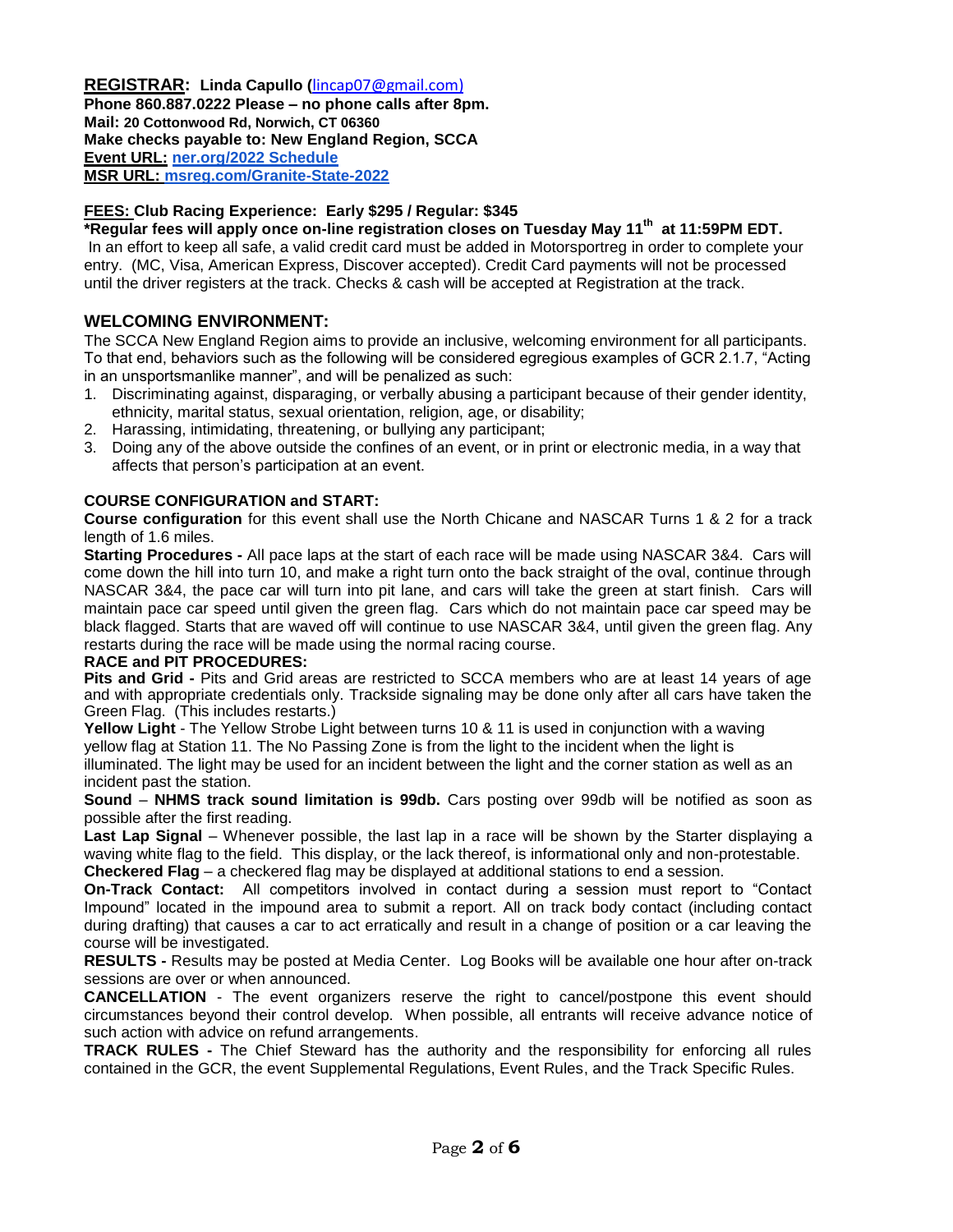# **EVENT RULES AND PROCEDURES**

**REGISTRATION AND CREDENTIALS: MotorsportReg.com (MSR) is our on-line entry system. Go to their website, [www.motorsportreg.com](http://www.motorsportreg.com/) and create your user profile, and follow the directions to enter the race or register as a worker. More explicit directions may be found on the NEDiv website or by contacting MSR directly.**

- 1. Drivers should ensure all information submitted to Registration on entries is current, correct and complete, and online registration profiles are properly updated.
- 2. Registration Credentials All event participants must register during scheduled hours. Credentials will be issued at Registration. Lost credentials will not be replaced. All participants (except those on Weekend memberships) must wear their photo ID. Anyone arriving after the close of registration must pay a non-refundable admission fee to the track to enter the grounds or wait until the next scheduled registration. MINOR WAIVERS **-** Minors under 18 years of age must have the appropriate minor waiver on file at SCCA National office.
- 3. Crew The entry fee paid to New England Region permits access to the track for one driver plus 3 crew. Only the driver, entrant, or crew chief can add names on the crew list.
- 4. Withdrawal of Entry and Refund A form for withdrawing an entry and receiving a refund in the event that a car cannot compete (car never sets a tire on the track) is available at Registration. The form can be used after an event by mail to the Road Racing Comptroller. Driver cancellations or withdrawals of entries must be made in writing and postmarked no later than May 18, 2022. A withdrawal fee of \$35 may be charged for withdrawal after the close of online registration.
- 5. Entry: A \$30 fee will be charged for all checks returned unpaid from the bank
- 6. Note: All Rules and Specifications that are referenced to a website, or other means, in these Supplemental Regulations shall be those Rules and Specifications in effect at the time Entries are accepted.

#### **PADDOCK, RADIO and PIT PROCEDURES:**

- 1. There shall be no parking of vehicles on the paved roads; all traffic signs must be obeyed. Any person operating any vehicle must operate that vehicle in a safe manner. Violations will be subject to action by the Chief Steward.
- 2. Radio Frequencies: Emergency Services, Race and Event Control will use the following radio frequencies for the operation of this event: 151.505. 151.625, 151.700, 151.760, 158.400, 154.5275, 469.55, 461.0375, 466.0375, 464.5125, 469.5125, 451.8, 456.8 Although the monitoring of these frequencies is acceptable, their use during the event is not allowed by anyone other than an NER designated official.
- 3. No track-side signaling prior to green flag or during restart situations.

#### **TECHNICAL AND SAFETY INSPECTION:**

1. All CRE cars are required to display an event tech sticker. Stickers will be available at the Tech garage. If the car has a road racing logbook with a current annual inspection a team member should present the vehicle logbook at tech to receive a sticker. If the car currently has no logbook the team must present the car at tech for inspection. Vehicle logbooks can be issued at the event if desired. If you would like to try and get a car log booked and inspected before the event contact Dick Patullo [\(Patullo@verizon.net\)](mailto:Patullo@verizon.net) and we will try to find an inspector local to you.

#### **TIMING AND SCORING:**

- 1. No track records may be set in a Club Racing Experience session. No points are awarded for CRE events.
- 2. Transponders are optional for CRE participants. All cars equipped with a working MYLAPS/AMB Tranx260 transponder must give the Transponder # to Registration. *Rentals may be available from the track.*

CRE Competitors may participate without a transponder but in doing so the car will not be recognized by Timing & Scoring and may not show up on results.

3. Non-official timing lights may not be within 30 feet of the timing line located at the start/finish line.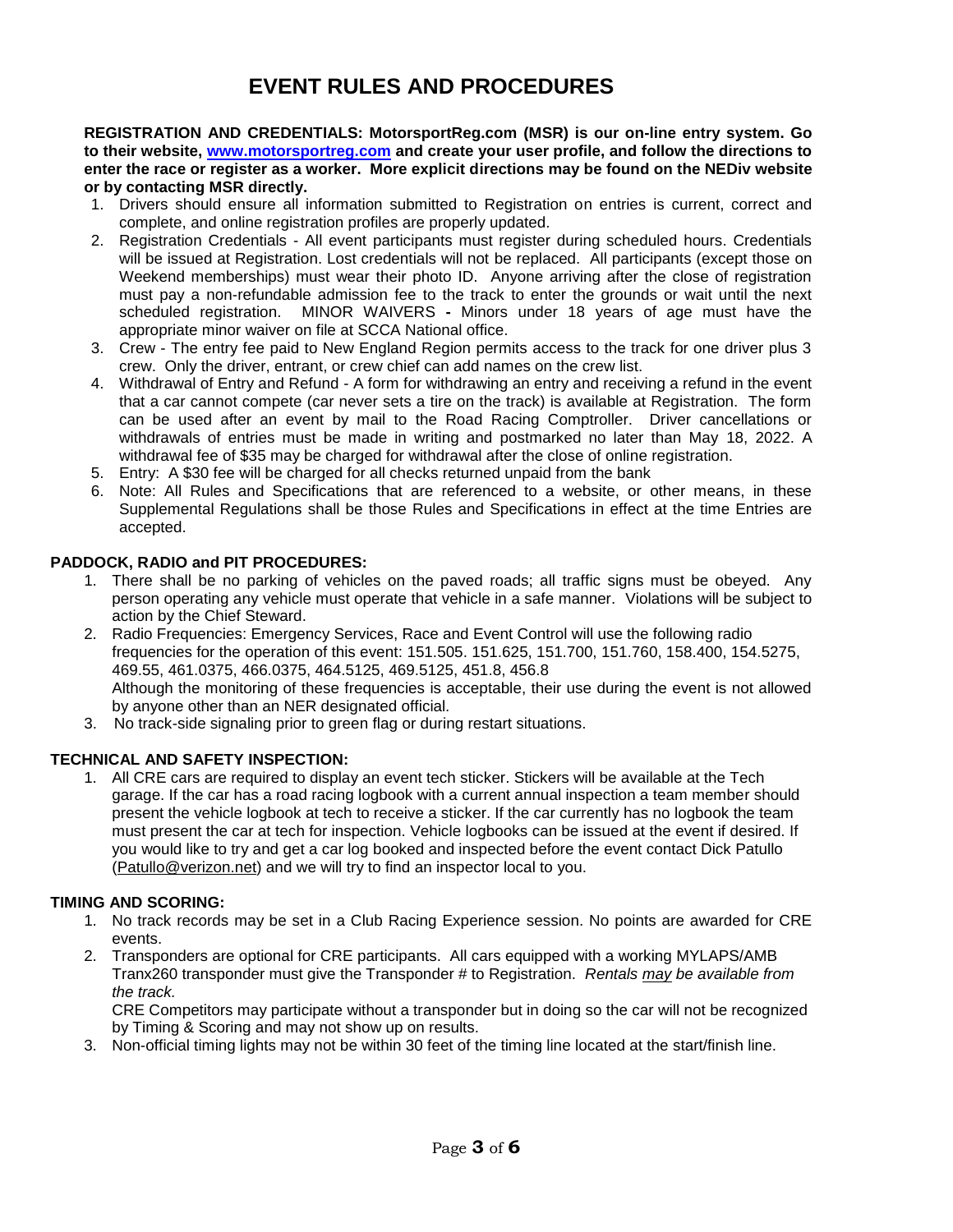### **GENERAL INFORMATION**

- 1. Meetings Drivers' meetings may be called. Listen for announcements. Attendance is mandatory.
- 2. Injuries To facilitate medical benefit coverage from our insurer, any participant who sustains an injury (no matter how small) should go to Race Medical and have a report completed by the event Safety Steward.
- 3. Commercial Unmanned Aircraft System (aka "Drone") owners/operators must have proof of FAA certification and \$10M of primary liability insurance naming the SCCA, New England Region and New Hampshire Motor Speedway as additional insured. A general liability insurance policy must specify that it includes the operation of Unmanned Aircraft. Recreational use of unmanned aircraft is prohibited.

## **CLUB RACING EXPERIENCE (CRE) Supplementary Regulations**

This event will be a low risk "racing experience" event that provides an instructional environment to experience and learn about wheel-to-wheel racing in an easy to access format. This event will happen during the New England Region's Bob Introne Memorial Weekend in May.

#### **Participation**

- 1. Participation is open to any SCCA regular or weekend member.
- 2. Participants must be 18 years or older. However, participants age 14-17 who possess a valid SCCA Novice Permit, SCCA Full Competition license, or full SCCA Pro Racing license who have a completed Annual Parental Consent, Release and Waiver of Liability, Assumption of Risk and Indemnity Agreement and Minor's Assumption of Risk Acknowledgement (note: forms vary by state and witnessing method) on file may be allowed to participate.
- 3. Valid state-issued driver's licenses are not required but a registrar may ask for such identification if there is any question on age.
- 4. Members must possess and are responsible for recording participation in a SCCA Track Participation Log. Logs may be issued by SCCA licensed Stewards or Registrars.
- 5. Participants must certify they have no known medical conditions that would cause them or others undue risk.

#### Vehicles

- 1. Vehicles are intended to be production-based vehicles with a performance level equal or less than normal in Road Racing classes Improved Touring R, E Production, Grand Touring 3, or Touring 3. Spec Racer Fords may also be included.
- 2. Vehicles with performance higher that those listed must be approved by the Chief Steward before the event. (Please contact Dick Patullo at 413-530-1393, if your vehicle is of a higher level of performance). Vehicles need not have an SCCA Log Book.

# Safety & Equipment

- 1. All vehicles must meet the safety and equipment requirements of GCR 9.3.
- 2. All vehicles must meet the safety and equipment requirements of GCR 9.4. "Roll cages for GT and Production based cars" or Appendix I, "2007 Cage Rules".
- 3. The Chief Steward may waive deviations of compliance requirements for a car for an event.
- 4. Personal safety gear (suit, helmet, head and neck, etc.) is the same as for Road Racing.

On track behavior/Driver Conduct

- 1. On track behavior will be in the spirit of GCR section 6. Any participant found to be overaggressive or dangerous may be black flagged and counseled by the Chief Instructor or his designee or excluded from the event.
- 2. At a minimum any participant being found at fault in an accident will be put on probation for a recommended 13 months. Any participant being found at fault in an accident while on probation will be excluded from further participation in these events for 13 months.

The Chief Steward for the CRE has the final word. There are no protests or appeals in a Club Racing Experience (CRE) event.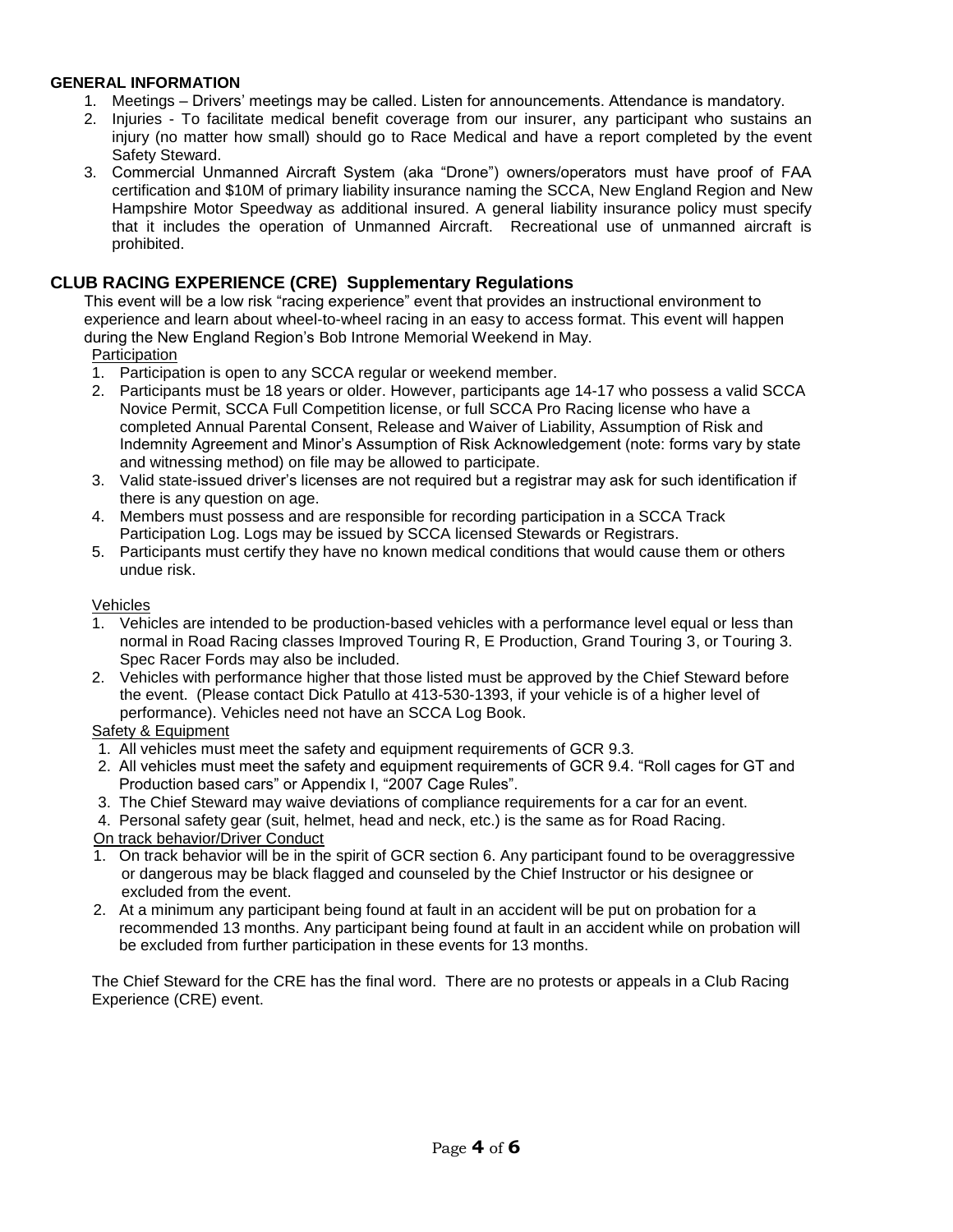### **EVENT STEWARDS:**

Chief Steward CRE: Dave Faita Safety Steward: TBA Chief Instructor CRE: Pete Morrison

**TRACK:** New Hampshire Motor Speedway Located in Loudon NH, 10 miles north of Concord on Rte 106. 603.783.4744 [www.nhms.com](about:blank)

Emergency Phone Contact at track during Race weekend: 603-513-5726

## **EVENT OFFICIALS:**

Event Chairman: JB and IT7 drivers CRE Coordinator: Dick Patullo (413-530-1393) Road Racing Chairman: JB Swan (781-917-4346) [jbswan@ner.org](mailto:jbswan@ner.org)

# **EVENT SPECIALTY CHIEFS:**

Registrar Linda Capullo<br>Scrutineer Dave Lapointe Grid Karen Petersen Emergency Services TBA Starter TBA T&S Josh Underwood Pits **Ed Capullo** Sound **TBA** F&C Eileen McStay

Dave Lapointe

Road Racing Comptroller (for refund requests): [patullo@verizon.net](mailto:patullo@verizon.net) 370 Chapin Rd., Hampden, MA 01036

#### **VISIT US AT [WWW.NER.ORG](http://www.ner.org/) We're on Facebook – NER SCCA AREA HOTELS:**

[http://hotelguides.com/new-hampshire/new-hampshire](http://hotelguides.com/new-hampshire/new-hampshire-speedway-hotels.html)[speedway-hotels.html](http://hotelguides.com/new-hampshire/new-hampshire-speedway-hotels.html)

# **Track Specific Rules New Hampshire Motor Speedway 2022**

**Race Engines –** No race engines may be started before 8am or after 7 pm **Speed limit –** The on property speed limit is 15 mph. This will be enforced.

**Garages:** fees are the participants' responsibility and are regulated by NHMS.

**Smoking -** Smoking is not permitted in the garage areas ,pit lane, and the buildings at any time. **Over crew –** Each race entry will cover the driver and 3 crew. Crew members in excess of the amount shall be assessed an over crew fee of \$25 each, payable to NHMS.

**Alcohol –** No alcohol may be consumed in the paddock or garage areas until the end of on track activity for the day

**Areas of Use:** Participants and Guests are expected to remain in the areas that the club has leased.

**Electricity –** Standard 120V single phase is available within the buildings, on the exterior of some buildings, along pit lane and some areas on perimeter fences. Circuit breakers are not available for resetting. Power pedestals are available in the infield. Rental fees are the responsibility of the user. Garage renters may plug into their garages but cords must not cross travel lanes during on-track activity. All other cords must be tagged to signify rental payment.

**Overnight camping:** fees are the participants' responsibility and are regulated by NHMS. All overnight camping vehicles must display a hang tag. Use of electric outlets is managed by NHMS and each plug-in must be tagged.

**Fires –** Open fires (gas and charcoal grills included) are not permitted in the garage areas during race or practice day programs. Campfires are not permitted at any time in the infield area.

**Paddock vehicles -** All two or four wheeled service vehicles must be clearly identified by the competitor's number. Unregistered motor vehicles may only be driven in the infield area by operators who have a valid motor vehicle operator's license or are a licensed racing competitor. Unregistered motor vehicles which you wish to operate outside the infield must have a certificate of insurance for \$1,000,000 liability on file with NHMS and must purchase an annual motor vehicle credential.

**Personal Protective Equipment-**Officials and crew members who are "over the wall" in the pits when the track is in a "hot" condition shall wear a helmet as personal protective equipment. **Pets -** You are responsible for the actions and discharges of your pet. All pets must be on a leash at all times.